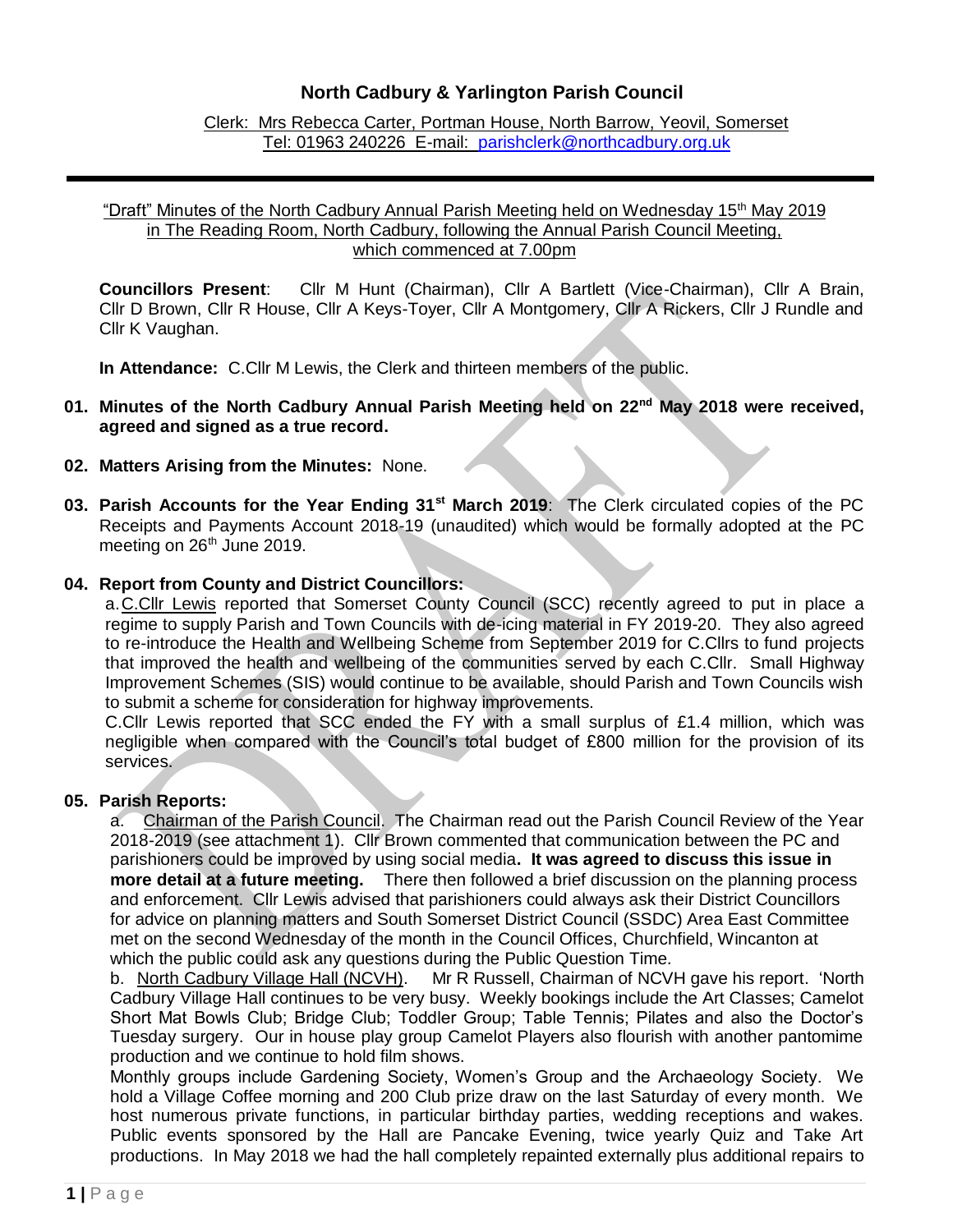boundary walls, the Reading Room emergency exit door and a major clean-up of the outside vegetation. We also launched our dedicated Village Hall website.

The playing field is very well utilized but our play equipment is aging and required continual maintenance. Most of the work is carried out by committee members. We were fortunate to receive a donation of two new toddler swings to replace the old and worn ones.

During the summer of 2018 we upgraded our vacant cottage with a new bathroom, hot water system and heating. The new tenants moved in at the end of August 2018 and have settled in well.

We have a full and very energetic Committee and I would like to thank them for all their help and support over the year.'

c. Galhampton Village Hall (GVH). Cllr A Rickers reported on behalf of GVH. The new Village Hall was opened by Michael Eavis. The GVH Committee was well embedded and actively running the new hall and its evolving facilities. The Hall was open for various events, clubs and activities, including the Art Group, Table Tennis Club, Choir and Bridge Club. They were also looking into the possibility of using the hall for indoor bowls. Activities included the lunch club, held on the second Thursday of the month, the village gathering and coffee morning held on the first Saturday of the month and other events such as film nights, choir evenings, bonfire night, Burns Night Supper, Open Gardens and the Scarecrow Festival. The Committee continued to raise funds through the 200 Club monthly draw and Christmas raffle. Regular bookings include Pilates, Yoga, Mums-To-Be, Doctor's surgery, Rainbows, Mini Music Makers and private parties.

Cllr Rickers reported that Galhampton Church was used for many functions while the new hall was being built, therefore, the Committee would assisting with renovating the internal aspects of the Church. The Playing Field was well used and the Committee were looking at replacing and upgrading some of the play equipment.

d. North Cadbury Allotment Association. No report received. Cllr Keys-Toyer advised that Theresa Hallett recently retired as Chairman and would forward the contact details to the Clerk for the new Chairman and Secretary.

e. North Cadbury and District Gardening Club. The Clerk read out a report on behalf of Mrs H Keys-Toyer, Chairman: 'The Gardening Club has had another busy year. We have a total of 61 members including 3 new members and our meetings are well attended. We have a coach outing each June and this year we are going to Longstock Water Gardens. We are also doing smaller scale garden visits in the local area. Our next one is to Iford Manor near Bradford on Avon.

A few members have helped to create a flower garden at the rear of the Village Hall which is establishing well. We are also making a wildflower garden on the Woolston Road side of the hall and the playgroup will help us to sow the seeds, kindly donated by Kew Gardens, on the morning of May 22<sup>nd</sup>. All are welcome to attend.

The plant and cake sale this year raised £600 net. We shall be staging the 39<sup>th</sup> Annual Village Show in August and we would like to encourage more of the local community to enter. Finally, grateful thanks to Brian Morris for agreeing to be our representative on the Village Hall Committee.'

f. St Michael's Church, North Cadbury. Mrs C Joneleit-Hope, Church Warden gave a report on behalf of the Church: 'We have services in North Cadbury weeks 1 to 4, and in Galhampton weeks 2 to 5, so there is at least one service within the Parish every Sunday, offering a variety of services at a variety of times. In addition there is a service in Galhampton every Tuesday evening. The intention being to be accessible to all members of the Parish and to serve all tastes and preferences over the course of a month.

As well as regular services the churches host a monthly community coffee morning in North Cadbury and Tea afternoon in Galhampton. Last summer North Cadbury started *mainly music*, a group for pre-school children and their parents/carers, which meets weekly during the school term.

g. We also organise two concerts each year. This year the Yeovilton Military Wives are singing for us on Wednesday 19<sup>th</sup> June, (proceeds to The Friends of St Michaels), and The Three Brothers Organ Concert on Saturday  $28<sup>th</sup>$  September (proceeds to the general running of the Church).

Every five years we are required to arrange a Quinquennial Review of the fabric of the church, undertaken by a specialist approved architect. The architect will inspect every area of the church, church tower and churchyard from top to bottom, and report back with a list of works in order of priority. Our next inspection is due this year. Apart from a leaky section of roof in the South Aisle, we believe the church to be in relatively good order, but wait to see what the review reveals. St Michaels is a Grade 1 Listed Building.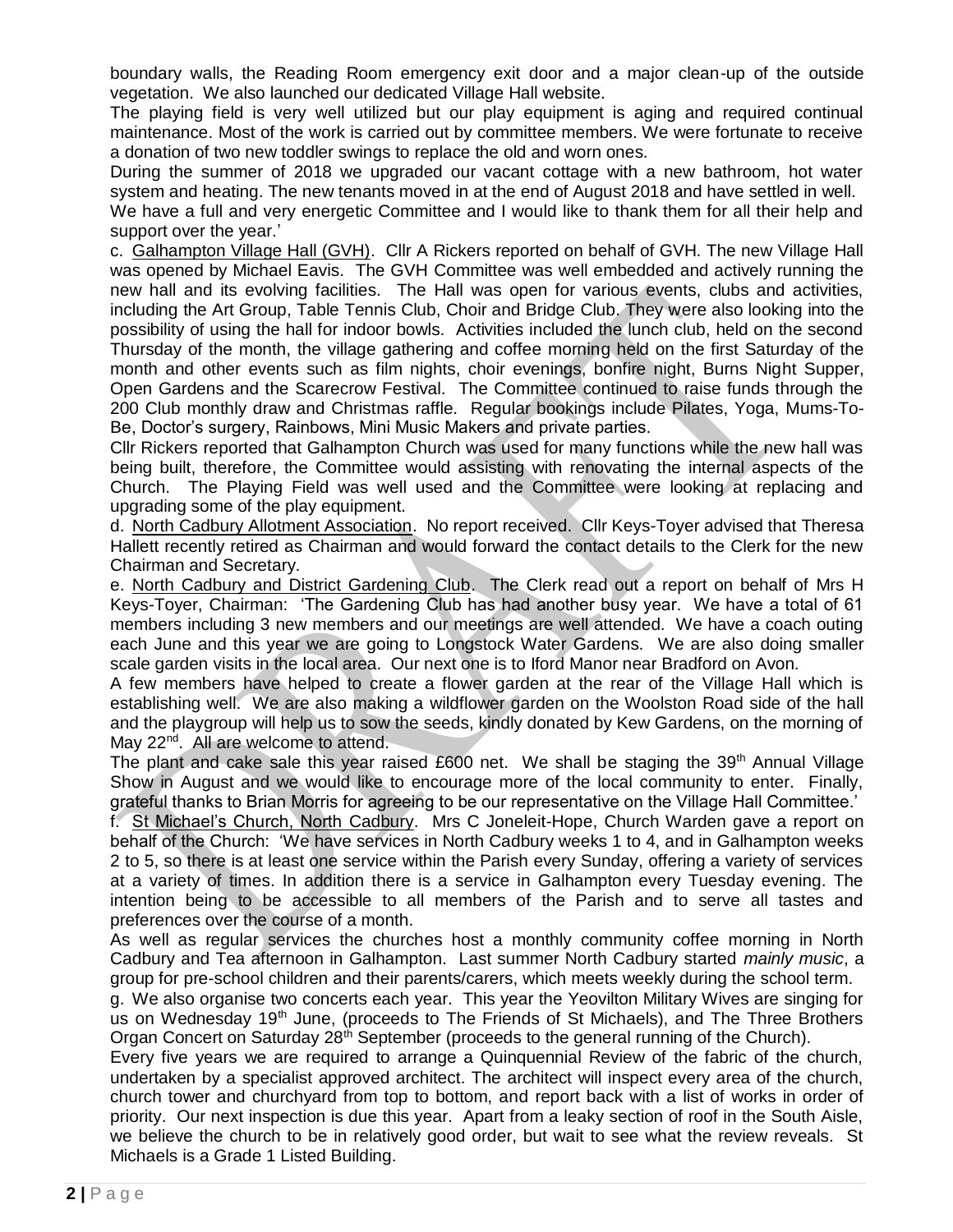In answer to the question raised by the Chairman, the annual budget for St Michael's is approx. £50,000. £23,000 is our Parish Share and the remaining £27,000 is for general running costs (heating, lighting, insurance, maintenance, churchyard expenses etc.).'

h. North Cadbury Women's Group. Ms P Moylan took over as Chairman in January 2019 and reported that the Women's Group met on the fourth Wednesday of the month in the Reading Room, North Cadbury, excluding December and an outing to Fossil Fine Foods planned for June. The Group held a healthy balance in its account, which paid for Reading Room hire and speakers. Some speakers waived their fee for it to be given to the charity of their choice instead. Surplus funds from membership fees, raffles and the Annual Fair were donated to the Group's chosen charity of the year. The Christmas Fair had been brought forward to autumn. The Group currently had 25 members and was open to attendees for a small fee on the day. More members and attendees were welcome.

i. Cary and Camelot Table Tennis Club. The Clerk read out Mr A Bentley's report: 'The club continues to thrive. Our Tuesday evening sessions are well attended and enjoyed by those who play. Due to the numbers attending we play mainly doubles but there are occasional opportunities for singles as well. The Tuesday sessions are 'pay-and-play' for just £2, from 18:30 until 20:30. We welcome all abilities and ages. Our current regulars range in age from 20 to 88. We also have one team in the lowest division of the Yeovil & District League.'

j. North Cadbury Tennis Club. Mrs J Montgomery, Secretary reported that the Club met on a Monday night starting at 6pm and, with a rota now in place, was well attended. They held a start of season tournament on bank holiday Monday with a barbeque afterwards and entered a mixed team, a ladies team and a gentlemen's team into the Yeovil and District League. Visitors are always welcome and who to contact was clearly shown on the notice board.

k. North Cadbury Primary School. Mrs J Montgomery, Chair of Governors gave her report: 'I am very pleased to confirm that on Monday 1<sup>st</sup> April 2019 North Cadbury Primary School converted to Academy Status and has been incorporated within the Preston Primary Academy Trust (PPAT). It had always been the School's intention to join a Multi-Academy Trust (MAT) and the School was delighted to be offered the chance to join Preston. PPAT is a local MAT based in Yeovil and was founded from Preston Church of England Primary School in 2013.

With this Church foundation (where 25% of the Trust of the MAT is representative of the Diocese) there will continue to be a strong Christian ethos within the School. With Preston Primary School itself being one of the highest performing schools in Somerset and for many years being in the top 250 schools for academic performance in the United Kingdom, we are confident that this new partnership will be excellent for all of the children who attend the School which is already driving up the quality of provision of education of our children.

North Cadbury School will continue to be run and managed locally and also continue to have its own Local Governing Body. Rather than being overseen by the Local Authority, North Cadbury will now be led by the Chief Executive Officer of the PPAT (Mrs Bernie Green) who has extensive Head Teacher experience and who has already a sound understanding of the unique character and ethos of North Cadbury School. We believe that the pupils at North Cadbury School can only benefit from the enormous professional input and direction that the PPAT will bring.

Our School name remains the same as will our recently updated set of values and principles. PPAT acknowledge the distinctiveness of our village primary school and the need for it to remain as individual as possible within this new chapter of its life.

As many of you will know former Head Teacher of this School, Mrs Sandra Kiddle, retired at Easter and we now have two interim Heads, Mr Jeremy St John (Deputy Head at Preston) and Mrs Lucy Crow (Head Teacher of Kingfisher School). Preston and Kingfisher are two of the five schools within PPAT. These interim Heads are in place pending the appointment of a Head Teacher for North Cadbury for the Autumn Term.

A lot of refurbishment took place within the School over the Easter holidays including redecoration of the main hall and other buildings, installation of a new phone system, resurfacing of the playground and generally the opening up of the School site (removal of old sheds etc.). With the re-jigging of the premises we are looking to provide three staff car parking spaces at the back of the School and within the fenced area.

We are going to have a village Open Afternoon to show some of the School's work and improvements after half term.' In answer to the Chairman's question, Mrs Montgomery advised that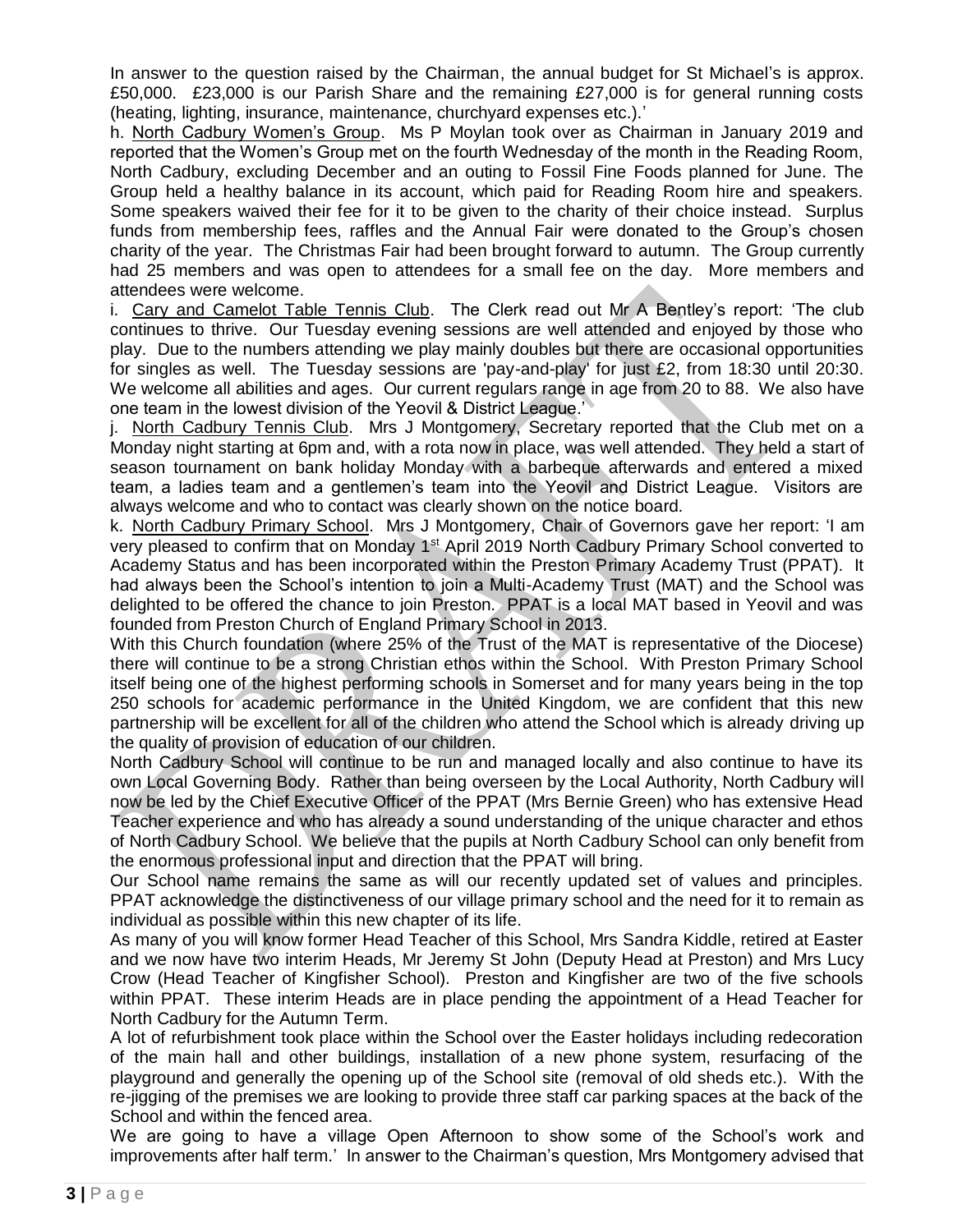the number of children attending the school had dropped from 120 to 80, however, by improving the education, the number will increase and make the school more sustainable in the longer term.

**06. Matters Raised by Members of the Public, to include the proposal by Galhampton Residents to amend the name of the Parish/Council to include 'Galhampton':**

The Chairman reported that the request arose from a resident/s at a Galhampton Coffee morning. He explained that North Cadbury and Yarlington Parish Council is a 'Grouped' council and any name change could only be applied to the parish of North Cadbury, Yarlington legally being a parish in its own right. To date no comments in favour or against had been received. Following a brief discussion it was considered that it may be a personal feeling of a few, as the majority spoken to were ambivalent once it was explained that Galhampton is part of the Parish of North Cadbury, as is Woolston, North Town and Brookhampton. It was agreed unanimously, that until a formal proposal with strong support was made through the Galhampton Cllrs, no further action would be taken.

There being no further business the meeting closed at 8.15pm.

| DATED |
|-------|
|       |
|       |
|       |
|       |
|       |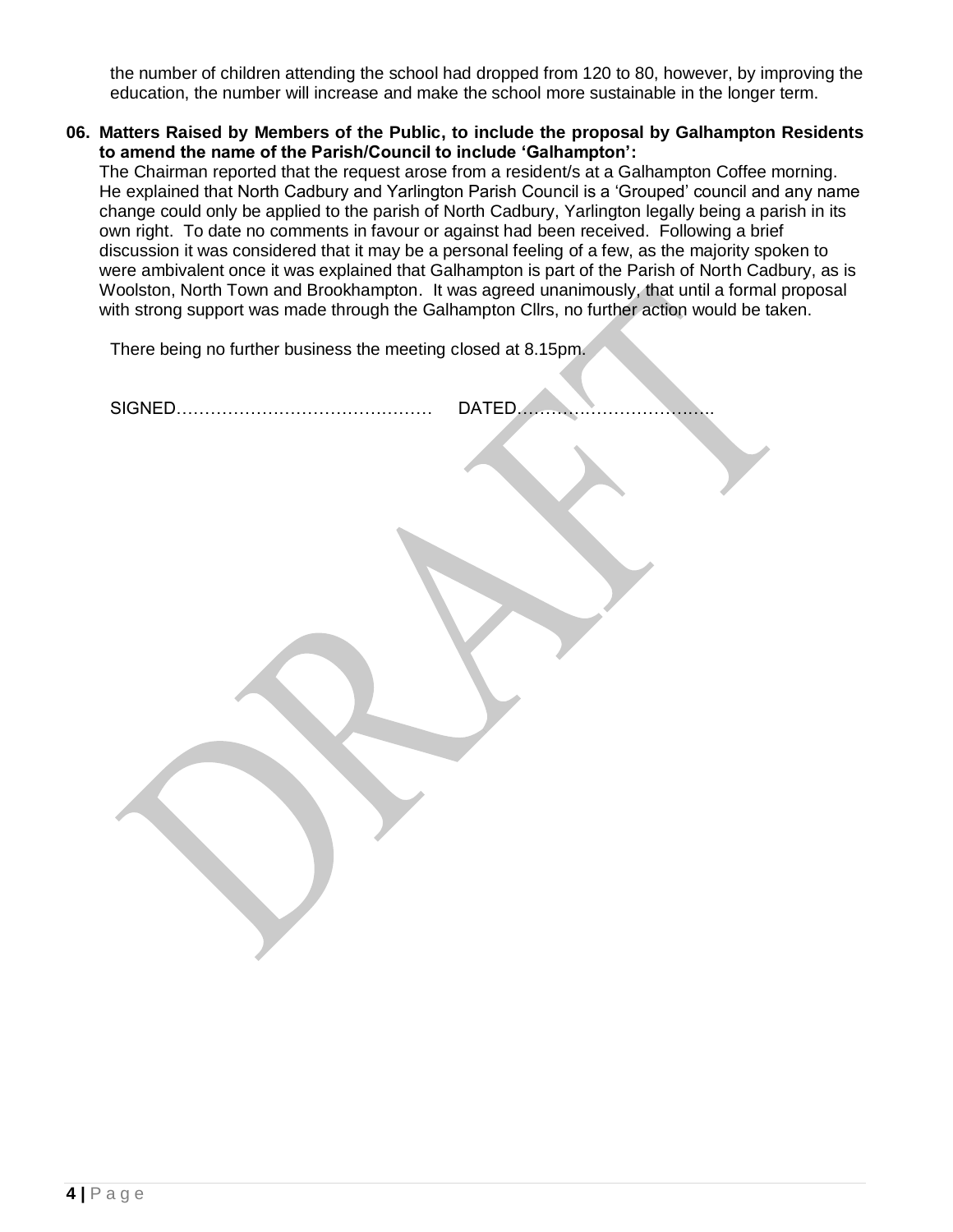## **PARISH COUNCIL REVIEW 2018-2019**

This past year has, once again, been a busy one for the Parish Council. Perhaps not surprisingly, it has been dominated by various aspects of the Planning process. As the year draws to an end, we now know that, for differing reasons, 4 of our number are standing down, including Pam Wood has been on the PC for about 23 years. During this time she has been active in various issues affecting the Parish and has always had the views and concerns of our villagers as her prime concern. She will be missed from our deliberations and we wish her all the very best for whatever the future brings. Also leaving is David Handley, who has been a Cllr and Vice-Chairman for the past 8 years. His knowledge and expertise in Police and law issues has been invaluable and, as Vice-Chairman he has played a vital role in such issues as Standing Orders, the precept and many other important and unglamorous issues. We will miss him and wish him, too, all the best and more time for his golf and other interests. The other two, Mike Martin and Barrie Board, who have been Councillors for 3 and 2 years respectively, have in their short time with us made a significant mark on our deliberations. They were both on, and played a leading role in, the Sub Group which put together the PC's submission to the Hearing for the Sandbrook Lane Appeal and Cllr Martin, particularly, played the leading role in the formulation of the Community Plan, which came to fruition during the year. I thank them for their considerable efforts on behalf of our Community.

## **PLANNING**

2. During the year we have considered 23 Planning Applications (PA), 2 of them in Yarlington. This is somewhat below the level we have come to expect at a number in the high 20s.

3**. The Community Plan**. After much hard and detailed work by Cllr Martin and his small team, the Community Plan was completed during the early part of the year. It contains much in the way of statistical information about our communities, some of which has been noted by District Cllrs who have used information to inform their deliberations with regard to North Cadbury and Yarlington. Due to the way in which the demographics in our villages appear to be slowly changing, with more younger people, some of whom work from home, coming in, it is probable that within 5 years or so our document will require updating, if it is to retain its value.

4. **Sandbrook Lane**. The retrospective PA at the site in Sandbrook Lane was first considered by the PC in June 2016. Having been refused by SSDC and an Enforcement Notice served, an Appeal was lodged by the Applicant at the end of the year. The Appeal was heard on 6 December 2018 and the Inspector quickly came to a judgement the Appeal should be allowed. All in all this was a most unsatisfying process, from our point of view. The PC was ill served by the Planning Authority from the outset. We have complained to them on this score and the process has yet to be concluded but, at the end of the day, nothing will change. The best that cen be said is that lessons have been learned!! We were, throughout the process, well supported by the local community, 20 of whom attended the Appeal Hearing and made their views known.

5. **The Harvesters Site, Galhampton**. This brownfield site has been the subject of 3 PAs by the owners, Tinknells, in recent years. These all failed on the basis that they were trying to cram too much into a small site with other attendant problems. This latest application is for 8 dwellings. Having been approved, with conditions, by the PC, it has become stuck somewhere within the Planning Authority. We are pursuing the matter. The site is an eyesore, and has been so for far too long. The local population and the PC wish to see the site beneficially used but not at any cost. The story continues!!

6. **Teal Orchard Farm Shop at Chapel Cross**. A PA has been submitted to and been approved with conditions by South Cadbury PC. As an interested party, we have refused to approve until certain guarantees are given that Highways England will improve the vehicular access and egress at a location on the A303 which is already dangerous. Another concern is that the future of the Village Shop could be threatened. This will depend on the developer and the Tenant of the Shop reaching an agreement which will satisfy both parties. This is being mediated by the lessor in both cases, A and E Montgomery. We appreciate that this has excited much local concern and we shall work hard to satisfy all needs.